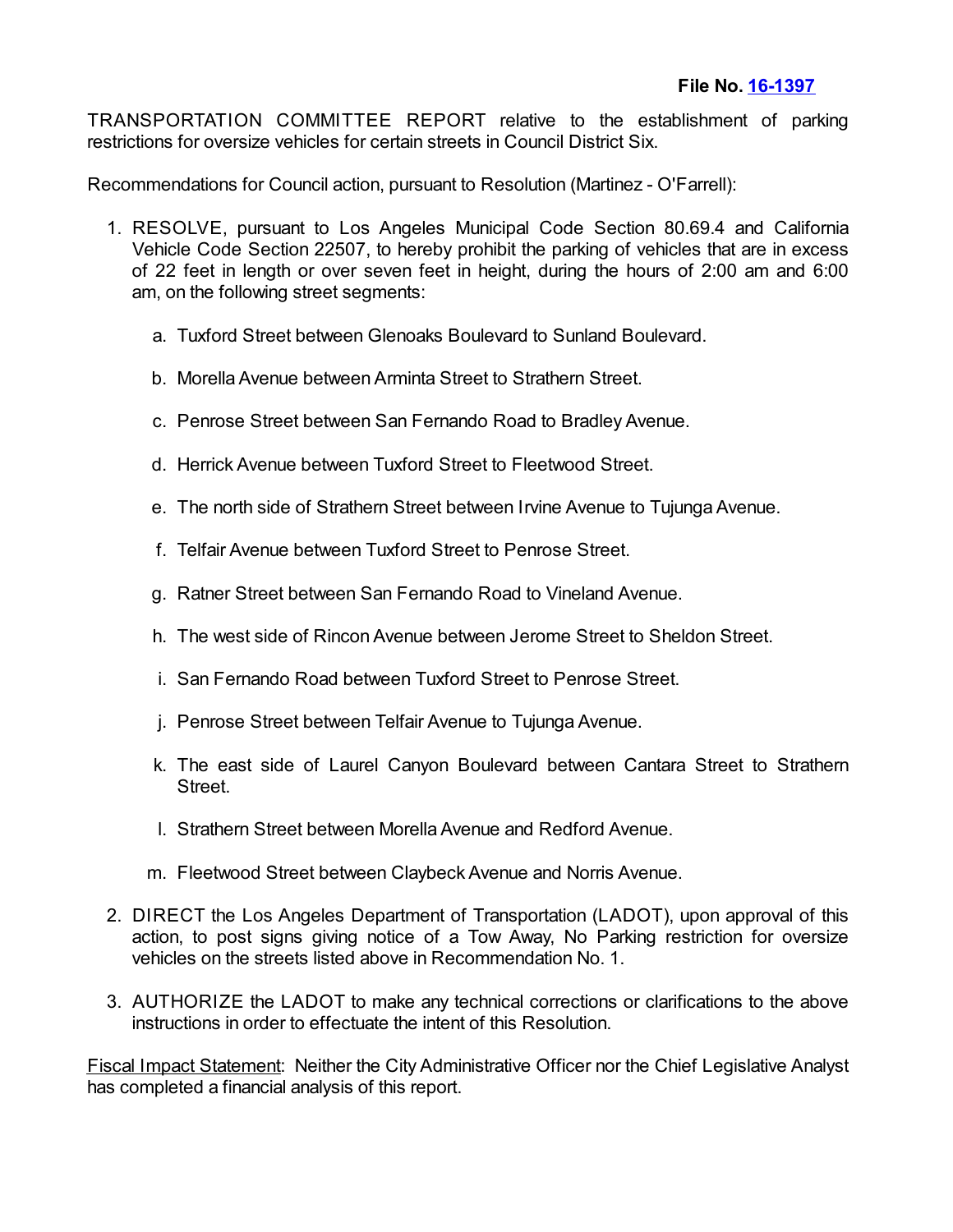## Community Impact Statement: None submitted.

## Summary:

On February 8, 2017, your Committee considered a Resolution (Martinez - Bonin) relative to the establishment of parking restrictions for oversize vehicles for the following streets in Council District Six:

- a. Tuxford Street between Gienoaks Boulevard to Sunland Boulevard.
- b. Morelia Avenue between Arminta Street to Strathern Street.
- c. Penrose Street between San Fernando Road to Bradley Avenue,
- d. Herrick Avenue between Tuxford Street to Fleetwood Street.
- e. The north side of Strathern Street between Irvine Avenue to Tujunga Avenue.
- f. Telfair Avenue between Tuxford Street to Penrose Street.
- g. Ratner Street between San Fernando Road to Vineland Avenue.
- h. The west side of Rincon Avenue between Jerome Street to Sheldon Street.
- i. San Fernando Road between Tuxford Street to Penrose Street.
- j. Penrose Street between Telfair Avenue to Tujunga Avenue.
- k. The east side of Laurel Canyon Boulevard between Cantara Street to Strathern Street.
- <sup>l</sup>. Strathern Street between Morelia Avenue and Redford Avenue.
- m. Fleetwood Street between Claybeck Avenue and Norris Avenue.

There is an increased problem with oversized vehicles parking overnight in the Sun Valley community, immediately adjacent to residential buildings where these large venicles are often parked overnight and constrict travel lanes, thereby causing dangerous situations.

After consideration and having provided an opportunity for public comment, the Committee moved to recommend approval of the Resolution as detailed in the above recommendations. This matter is now submitted to Council for its consideration.

**Respectfully Submitted,** 

TRANSPORTATION COMMITTEE